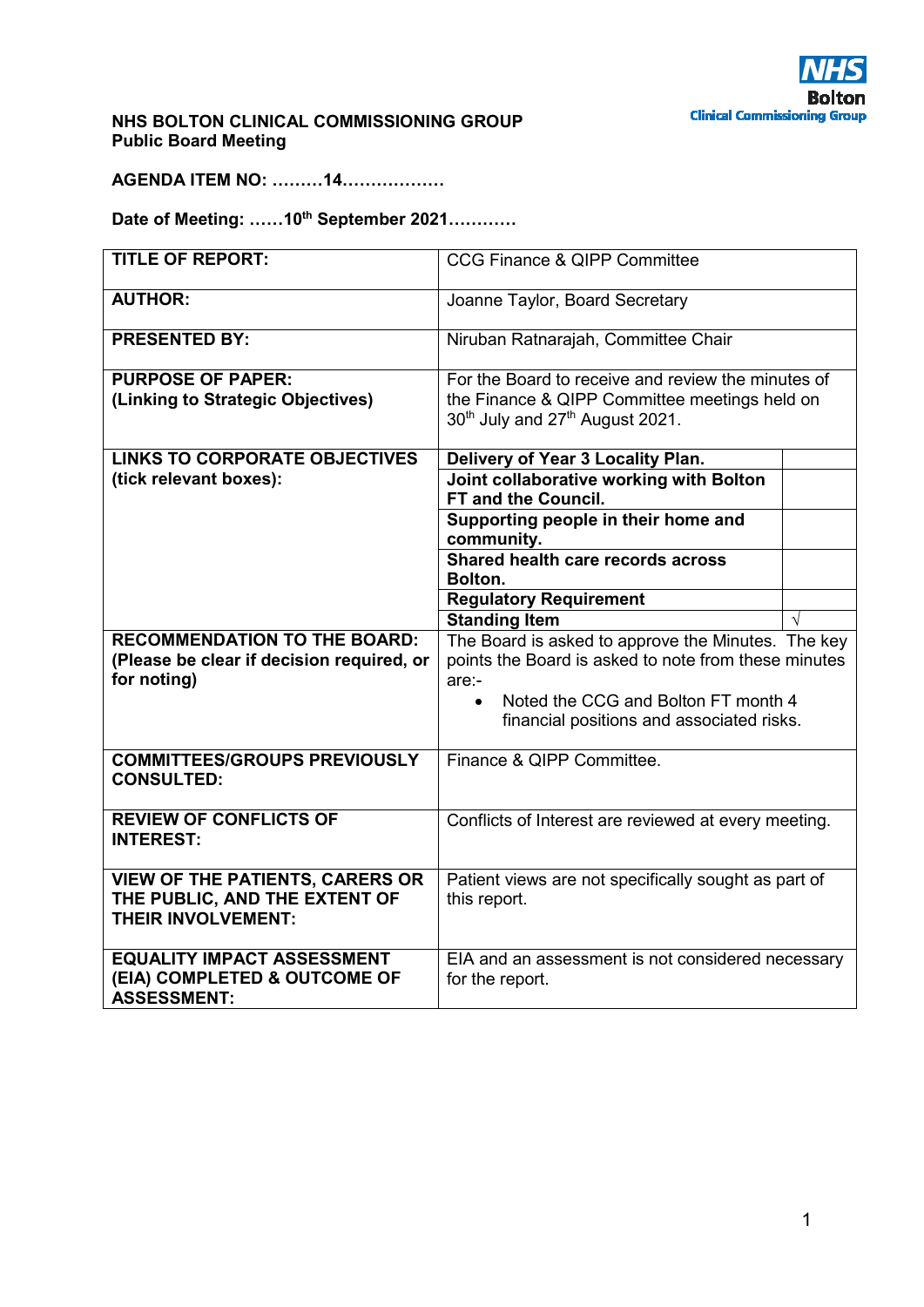

## **MINUTES**

## **FINANCE & QIPP COMMITTEE – VIA EMAIL**

**Date: 30 July 2021** 

**Time: 11.00am** 

**Present:** 

| <b>Alan Stephenson</b> | Lay Member (in the Chair)                  |
|------------------------|--------------------------------------------|
| <b>Tony Ward</b>       | Lay Member, Governance                     |
| <b>Kelly Knowles</b>   | <b>Acting Chief Finance Officer</b>        |
| <b>Emma Saunders</b>   | <b>GP Board Member</b>                     |
| <b>Claire Donovan</b>  | <b>Acting Deputy Chief Finance Officer</b> |
|                        |                                            |

# **Minutes by:**

| Joanne Taylor<br><b>Board Secretary</b> |  |
|-----------------------------------------|--|
|-----------------------------------------|--|

| <b>Min</b><br>No. | <b>Topic</b>                                                                                                                                                                                                                                                                                                                                                                                                                                                                                                   |
|-------------------|----------------------------------------------------------------------------------------------------------------------------------------------------------------------------------------------------------------------------------------------------------------------------------------------------------------------------------------------------------------------------------------------------------------------------------------------------------------------------------------------------------------|
| 49/21             | <b>Apologies for Absence</b><br>There were no apologies for absence.                                                                                                                                                                                                                                                                                                                                                                                                                                           |
| 50/21             | <b>Declarations of Interest</b><br>The Chair reminded members of their obligation to declare any interest they may have<br>on any issues arising at meetings which might conflict with the business of the CCG<br>Board.<br>It was noted that declarations declared by members of the Board are listed in the CCG's<br>Register of Interest. The Register is available either via the CCG Board Secretary or the<br>CCG's website at the following link: http://www.boltonccg.nhs.uk/about-us/declarations-of- |
|                   | interest                                                                                                                                                                                                                                                                                                                                                                                                                                                                                                       |
| 51/21             | Minutes from the last meeting held on 25 <sup>th</sup> June 2021<br>The minutes were approved as a correct record.                                                                                                                                                                                                                                                                                                                                                                                             |
| 52/21             | <b>Report of the Chief Finance Officer (M3)</b><br>A system wide financial envelope has been allocated to Greater Manchester (GM) for the<br>period 1 April 2021 to 30 September 2021. This comprises of initial allocations for both CCGs<br>and Providers, Covid funding, growth funding and system top up. GM has managed the<br>financial plan within this envelope for all areas of spend, with the exception to this being those<br>areas where national funding was available.                          |
|                   | Any expenditure relating directly to the Hospital Discharge Programme and the Covid 19 -<br>Vaccination Programme has been captured and reported separately within the monthly Non<br>ISFE submissions to NHSE. Allocations to cover these costs are expected to be received<br>once the validation process with NHSE has been undertaken.                                                                                                                                                                     |
|                   | At month 3, the CCG has reported a balanced position however it should be noted that this<br>continues to be under significant risk due to pressures within Continuing Care Services, as a<br>result of an increase in occupancy and compounded by the unidentified QIPP, which is<br>currently valued at £0.883m.                                                                                                                                                                                             |
|                   | The Committee noted the financial position at Month 3, which currently excludes the<br>Month 3 year to date allocation for expenditure incurred under both the Hospital                                                                                                                                                                                                                                                                                                                                        |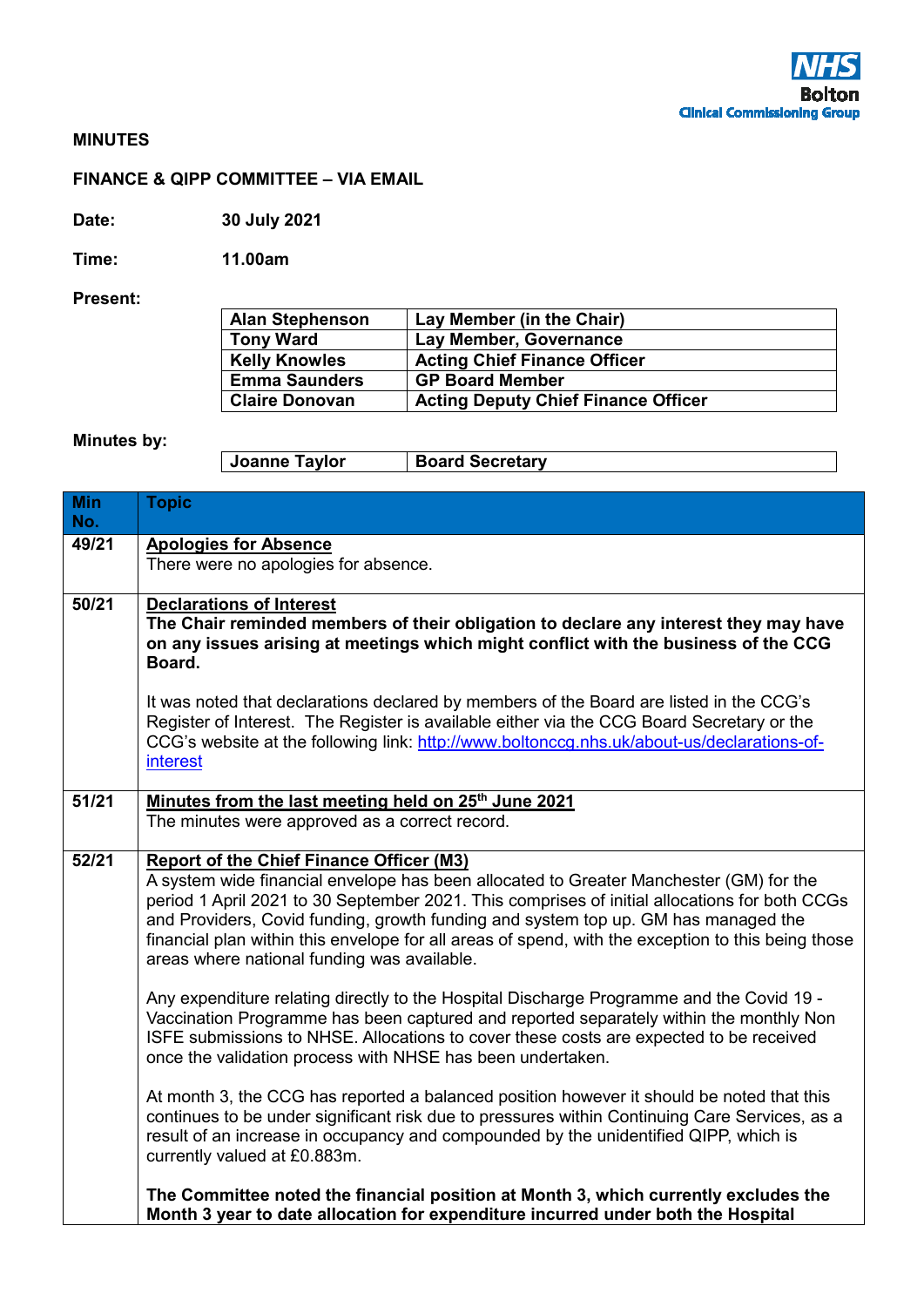|       | Discharge Programme and the Covid 19 - Vaccination Programme. The month 3<br>position is reporting a balanced position compared to the financial plan approved via<br>CCG Board and GM Partnership Executive Board. The stated risks to this balanced<br>position including volatility of CHC spend and the unidentified QIPP value. |
|-------|--------------------------------------------------------------------------------------------------------------------------------------------------------------------------------------------------------------------------------------------------------------------------------------------------------------------------------------|
| 53/21 | <b>Health Economy Financial Position:</b>                                                                                                                                                                                                                                                                                            |
|       | <b>Bolton FT Finance Committee Report (M3)</b><br>The report was reviewed and noted.                                                                                                                                                                                                                                                 |
| 54/12 | Chair reflection on significant decisions/actions/risks that may need reporting to the                                                                                                                                                                                                                                               |
|       | <b>Board through these minutes</b>                                                                                                                                                                                                                                                                                                   |
|       | No major decisions/actions/risks to report to the Board.                                                                                                                                                                                                                                                                             |
| 55/12 | <b>Any Other Business</b>                                                                                                                                                                                                                                                                                                            |
|       | No further business discussed.                                                                                                                                                                                                                                                                                                       |
| 56/21 | Time and Date of Next Meeting                                                                                                                                                                                                                                                                                                        |
|       | It was agreed the next meeting would be held on Friday 27 <sup>th</sup> August 2021 12 noon to                                                                                                                                                                                                                                       |
|       | 1pm via Microsoft Teams.                                                                                                                                                                                                                                                                                                             |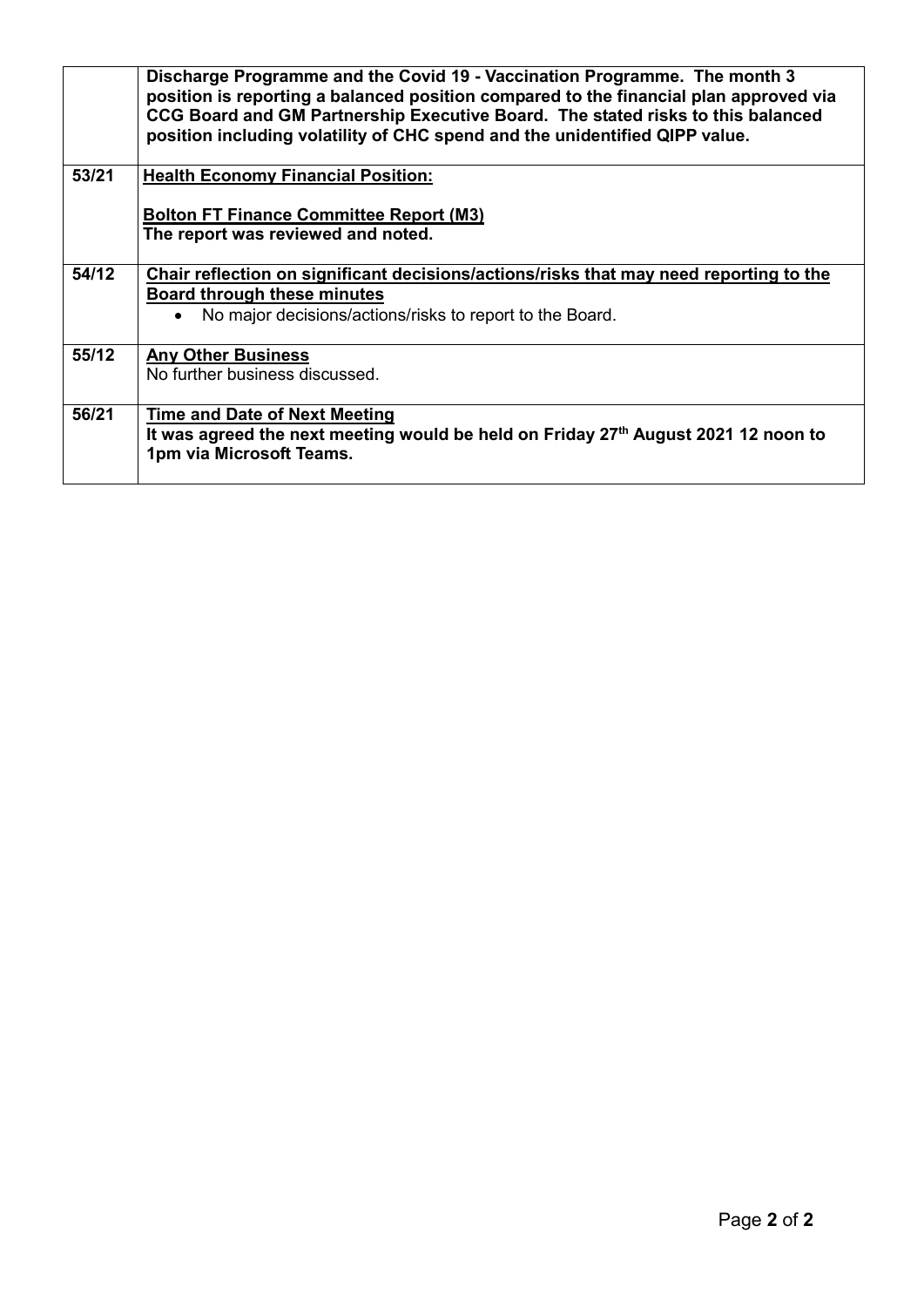

#### **MINUTES**

# **FINANCE & QIPP COMMITTEE – VIRTUAL MEETING**

**Date: 27th August 2021** 

**Time: 09.30am – 10.30am** 

**Present:** 

| <b>Alan Stephenson</b> | <b>Lay Member</b>                          |
|------------------------|--------------------------------------------|
| <b>Tony Ward</b>       | Lay Member, Governance                     |
| <b>Emma Saunders</b>   | <b>GP Board Member (in the Chair)</b>      |
| <b>Claire Donovan</b>  | <b>Acting Deputy Chief Finance Officer</b> |

## **Minutes by:**

| Joanne Taylor | <b>Board Secretary</b> |
|---------------|------------------------|
|---------------|------------------------|

| <b>Min</b><br>No. | <b>Topic</b>                                                                                                                                                                                                                                                                                                                                                                                                                                                                          |
|-------------------|---------------------------------------------------------------------------------------------------------------------------------------------------------------------------------------------------------------------------------------------------------------------------------------------------------------------------------------------------------------------------------------------------------------------------------------------------------------------------------------|
| 57/21             | <b>Apologies for Absence</b><br>Apologies for absence were received from:<br>Kelly Knowles, Acting Chief Finance Officer.                                                                                                                                                                                                                                                                                                                                                             |
| 58/21             | <b>Declarations of Interest</b><br>The Chair reminded members of their obligation to declare any interest they may have<br>on any issues arising at meetings which might conflict with the business of the CCG<br>Board.                                                                                                                                                                                                                                                              |
|                   | It was noted that declarations declared by members of the Board are listed in the CCG's<br>Register of Interest. The Register is available either via the CCG Board Secretary or the<br>CCG's website at the following link: http://www.boltonccg.nhs.uk/about-us/declarations-of-<br>interest                                                                                                                                                                                        |
| 59/21             | Minutes from the last meeting held on 30 <sup>th</sup> July 2021<br>The minutes were approved as a correct record.                                                                                                                                                                                                                                                                                                                                                                    |
| 60/21             | <b>Report of the Chief Finance Officer (M4)</b><br>A system wide financial envelope has been allocated to Greater Manchester (GM) for the<br>period 1 April 2021 to 30 September 2021. This comprises of initial allocations for both CCGs<br>and Providers, Covid funding, growth funding and system top up. GM has managed the<br>financial plan within this envelope for all areas of spend, with the exception to this being those<br>areas where national funding was available. |
|                   | Any expenditure relating directly to the Hospital Discharge Programme and the Covid 19 -<br>Vaccination Programme has been captured and reported separately within the monthly Non<br>ISFE submissions to NHSE. Allocations to cover these costs are expected to be received<br>once the validation process with NHSE has been undertaken.                                                                                                                                            |
|                   | At month 4, the CCG has reported a balanced position however it should be noted that this<br>continues to be under significant risk due to pressures within Continuing Care Services, as a<br>result of an increase in occupancy.                                                                                                                                                                                                                                                     |
|                   | It was reported that the unidentified QIPP target has been reduced to under £200k. The<br>CCG is confident this will be released into the month 5 position. With regard to financial<br>allocations, it was also noted that guidance is due to be issued around 16 <sup>th</sup> September.                                                                                                                                                                                           |